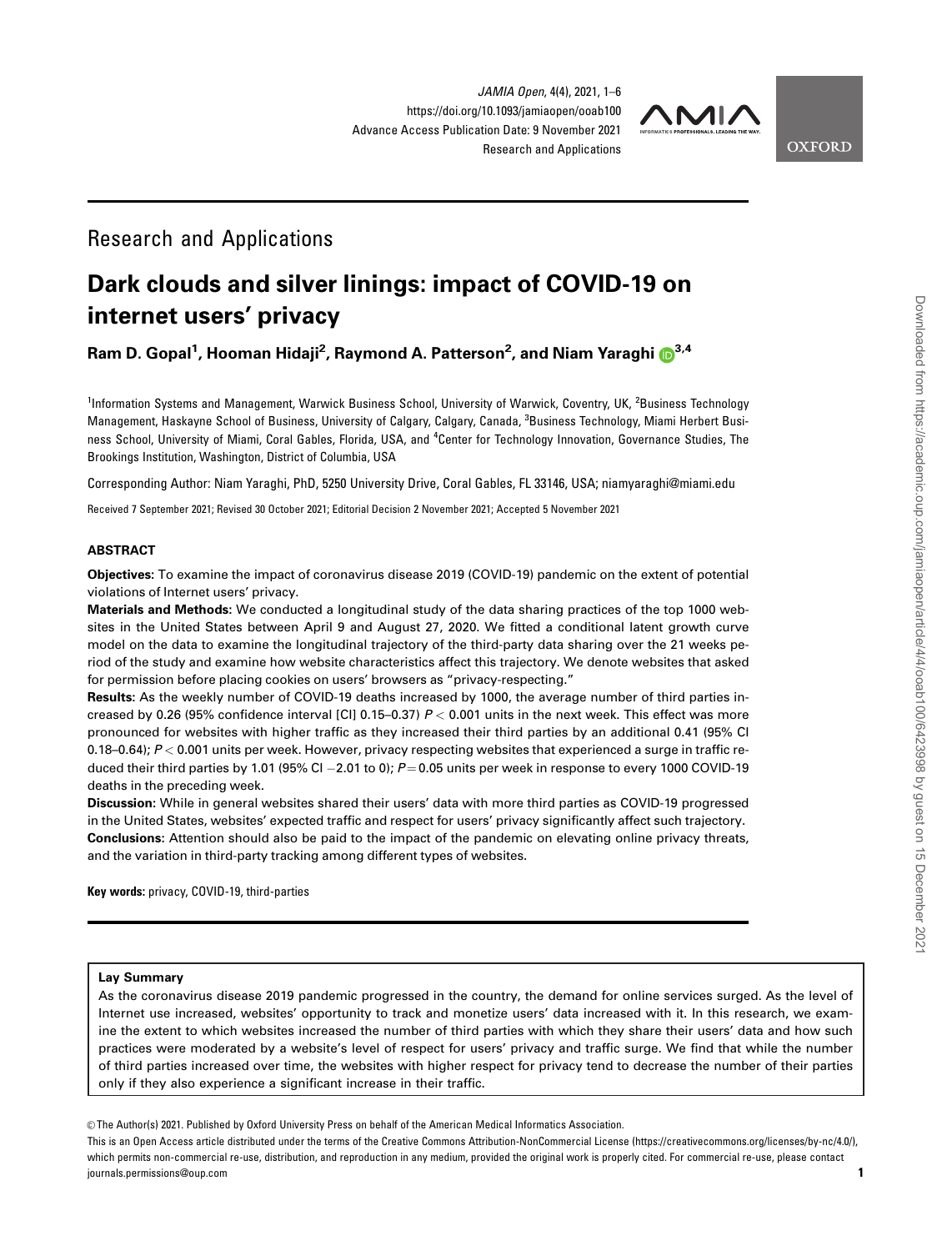# **INTRODUCTION**

The spread of coronavirus disease 2019 (COVID-19) has led many individuals to seek online alternatives for many of their offline activities. This happens for 2 reasons. First, the increase in COVID-19 deaths would lead the local governments to adopt stricter lockdown policies so that people would have to use online alternatives. For example, the surge in online streaming services was in part due to the fact that movie theaters were shutdown. Second, the news about the rising COVID-19 deaths would heighten people's perception of the threat of the disease, leading them to be more cautions and *choose* online alternatives. For example, while grocery stores were never shutdown, many customers preferred to do their shopping online out of precaution. Both of these factors increase the demand of online alternatives, and subsequently, online traffic. Figure 1 presents the mediated process through which we hypothesize that an increase in COVID-19 deaths leads to an increase in online traffic.

Websites commonly track their users and share their data with third parties, $<sup>1</sup>$  significantly elevating their users' privacy risks. $<sup>2</sup>$  The</sup></sup> increase in online traffic and the subsequent potential for privacy risks exacerbate the current privacy concerns about the digital surveillance practices put in place to combat the COVID-19 pan-demic.<sup>3,4</sup> McCoy et al<sup>[5](#page-5-0)</sup> recently discovered that third-party tracking was prevalent among COVID-19-related websites. While that study sheds significant light on our understanding of data sharing practices of healthcare-related websites during a single point in time, it did not examine how such practices evolve over time, especially among a broader range of websites. We bridge these gaps by examining a large sample that is inclusive of a wide variety of websites and studying how they change their data sharing practices over time as COVID-19 spreads in the US, and if such changes can be explained by websites' different features.

#### **OBJECTIVE**

A surge in the number of users would allow a website to collect more data and therefore increase the revenue it earns from sharing such data with third parties. A surge in the number of visitors could also increase website's revenue from other streams such as subscriptions and product sales. We intend to examine if websites, upon experiencing a surge in user traffic, reduce their third-party data sharing and instead use the increased revenue from other sources (subscriptions, sales, etc.) to substitute their revenue from data sharing, or if they seize the chance to increase their revenue by even more aggressive data sharing practice. We denote websites that asked for permission before placing cookies on users' browsers as "privacy-respecting." We hypothesize that the level of a website's

respect for their users' privacy could influence this decision; the websites that have higher levels of respect for their users' privacy tend to reduce their third parties if they experience a surge in the number of their visitors while the ones with less concern for their users' privacy would see the surge in their visitors as an opportunity to increase their revenue through more aggressive data sharing practices.

#### MATERIALS AND METHODS

We collected data on the number of third-party hypertext transfer protocol (HTTP) requests (hereafter referred to as third parties) for each of the top 1000 websites (based on ranking data from Alexa Internet) in the United States on a daily basis between April 9 and August 27, 2020, from a virtual server with a New York Internet Protocol (IP) address. Libert<sup>6</sup> provides a detailed description of HTTP requests and how they can be used to track users. As he puts it, "a piece of content from an external server may be called a thirdparty element [...], and the process of downloading such an element is the result of a third-party request. Every time an HTTP request is made, information about the user is transmitted to the server hosting the content. These data include the IP address of the computer making the request, the date and time the request was made, and the type of computer and Web browser employed by the user, which is known as the user-agent field. [...] If the server has many such records, patterns of behavior may be attributed to the same combination of IP and user-agent information. This is the most basic form of tracking and is common to all HTTP requests made on the Web."

Note that in many cases, the number of HTTP requests is greater than the number of companies that are making such requests. This could happen for different reasons including when a company sends multiple requests or when different link addresses and third parties belong to the same company. As mentioned earlier, in this research we count the number of HTTP requests during each website visits as it is not only analytically easier to simply count all the requests, but also theoretically, the number of requests is a good measure of the extent of "potential privacy violation, regardless of the number of unique companies that make such requests." We manually tagged the industry that each website operates in and whether it asks for permission before placing cookies on the users' browsers.

To systematically develop a system for classifying websites' industries, all the coauthors reviewed the first 100 websites and independently assigned them to an industry. We then compared our classifications with each other and discussed the websites for which our classifications of industries were different. Once we reached a consensus, we hired a research assistant to label the rest of the web-



Figure 1. The mediated process through which an increase in COVID-19 deaths leads to an increase in online traffic.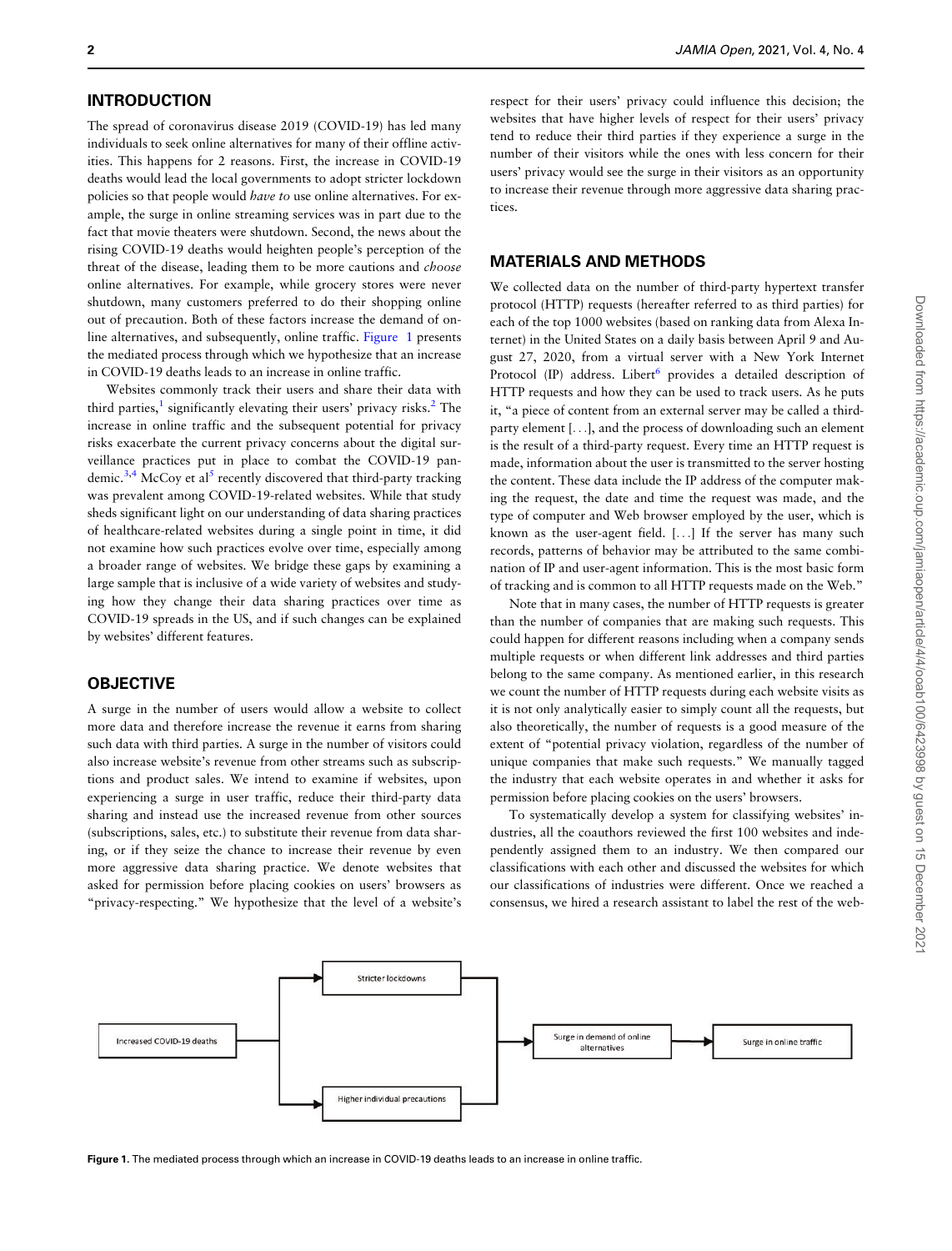sites. One of the co-authors supervised the research assistant and helped her with classification of the borderline websites.

Feldmann et  $al^7$  show that entertainment categories (which includes streaming and video games) experienced a spike in traffic during the pandemic in Europe. Websites in News and Media, Telecommunication (such as zoom and other video conferencing platforms), and Healthcare industries have also been shown to have experienced a significant spike in traffic. $8,9$  We therefore classified websites in News & Media, Health & Healthcare, Telecommunications, and Games industries as "high-traffic" because they are in sectors that experienced a spike in user traffic due to COVID-19 lockdown policies.

We denote websites that asked for permission before placing cookies on users' browsers as "privacy-respecting." We merged these data with those on weekly number of COVID-19-related deaths in the state of New York over the same period. We used the number of deaths in New York to focus on the local effect of the COVID-19 lockdown policies on the re-action of the websites within the same market. Within the country, the pandemic spread in waves. While New York was badly hit with COVID-19, southern states did not experience a significant rise in cases for a couple of months. Therefore, the lockdown policies, and the subsequent surge in traffic was very location specific. For the same reason, we posit that the website behavior is also dependent on the location of the user; they are going to have a different data gathering and sharing policy with users from New York than their Floridian counterparts simply due to the vast differences in the traffic surge patterns. Since our virtual servers employ a New York IP address, we used the number of COVID-19 deaths in New York to have a consistency between the independent and outcome variables.

Note that the data collection process is very resource intensive as we need to visit each of the 1000 websites twice a day (from New York and California servers) for the 110-day duration of the study. That results in 220 000 website-day initial observations. We therefore developed our own script to collect such data using Golang programming language and ran it on Google Chrome browser through chromedp. The cache was automatically cleared after every single website visit in order to remove any potential effect of browsing history on the number and type of third parties. Postgresql and Clickhouse database management systems were used for storing primary data (the list of the top 1000 websites) and recording and analytical processing of the subsequent data on third parties. We rented 2 virtual servers with 16 CPUs, 64 GB of memory, and 1280 GB of storage.

We used a conditional latent growth curve model to examine the longitudinal trajectory of the third-party data sharing over the period of the study using CALIS procedure in SAS. The model allows us to examine how the spread of COVID-19 pandemic affects the third-party tracking and the extent to which it varies by website characteristics.

#### RESULTS

[Table 1](#page-3-0) presents the estimation results of 5 different models. The models gradually develop. In the first model, the effect of COVID-19 deaths is considered to be uniform across all types of websites and therefore there are no estimates for the influence of "hightraffic" and "privacy-respecting" variables or their interactions on the effect of COVID-19 deaths. We sequentially expand the models

by including the effects of these variables one by one in the subsequent models. The models in Panels 2 and 3 only include the effects of "high-traffic" and "privacy-respecting," respectively, while the model in panel 4 includes the estimates for the effects of both variables together. Our final model is presented in panel 5 and includes the moderation effects of "privacy-respecting" and "high-traffic" status of websites and their interaction on the association between COVID-19 weekly deaths and the average number of third parties in the subsequent week. Such gradual development of the model allows us to compare the estimates of the same variables across different models and examine the robustness of our model to inclusion of different variables.

As shown in the fifth panel, latent slope is positive, showing that on average, websites increased their third parties by 0.18 (95% confidence interval [CI] 0.11-0.25);  $P < 0.001$  units per week. The websites that were expected to receive a higher traffic had a significantly larger intercept (30.08 [95% CI 25.13-35.03];  $P < 0.001$  indicating that they shared their users' data with more third parties at the beginning of the study. Those websites continued to increase their third parties during the study by 0.41 (95% CI 0.26–0.56);  $P <$ 0.001 units per week. As the weekly number of COVID-19 deaths increased by 1,000, the average number of third parties increased by 0.26 (95% CI 0.15–0.37)  $P < 0.001$  units in the next week. This effect was more pronounced for websites with higher traffic as they increased their third parties by an additional 0.41 (95% CI 0.18– 0.64);  $P < 0.001$  units per week.

Merely asking for consent may not necessarily reduce the number of third parties. In [Table 1,](#page-3-0) the coefficient of "Privacy-respecting vs. other" is not significant in any of the models, meaning that compared with others, the websites that ask for consent do not have a lower number of third parties. However, the moderating effect of "High-traffic & Privacy-respecting vs. others" is significant and negative, meaning that asking for consent is indicative of lower third parties only for those websites that experienced a surge in their traffic. Specifically, if websites that asked for consent also experienced higher traffic, then they would reduce their third parties by 1.22 (95% CI  $-1.88$  to  $-0.56$ );  $P < 0.001$  units per week. They reduced their third parties by another 1.01 (95% CI  $-2.01$  to 0);  $P = 0.05$ units per week in response to every 1000 COVID-19 deaths in the preceding week.

#### **DISCUSSION**

One limitation of this analysis is the fact that all websites within the same industry are assumed to have experienced the same level of change in their traffic. This is a crude measure as it does not take into account the variations in traffic shifts of different websites. A better alternative would have been to individually determine traffic trends for each website.

The other limitation arises from the fact that the number of third parties of a single website would fluctuate over time. We analyze the daily average number of third parties across the 1000 websites. This would decrease the effect of potential fluctuations. Moreover, we track the same websites over a long period of time. Despite the temporal changes, the number of third parties of a single website tend to fluctuate around an average trend. A better solution would have been to measure the number of third parties over multiple times within the day and then take the average as the main outcome variable.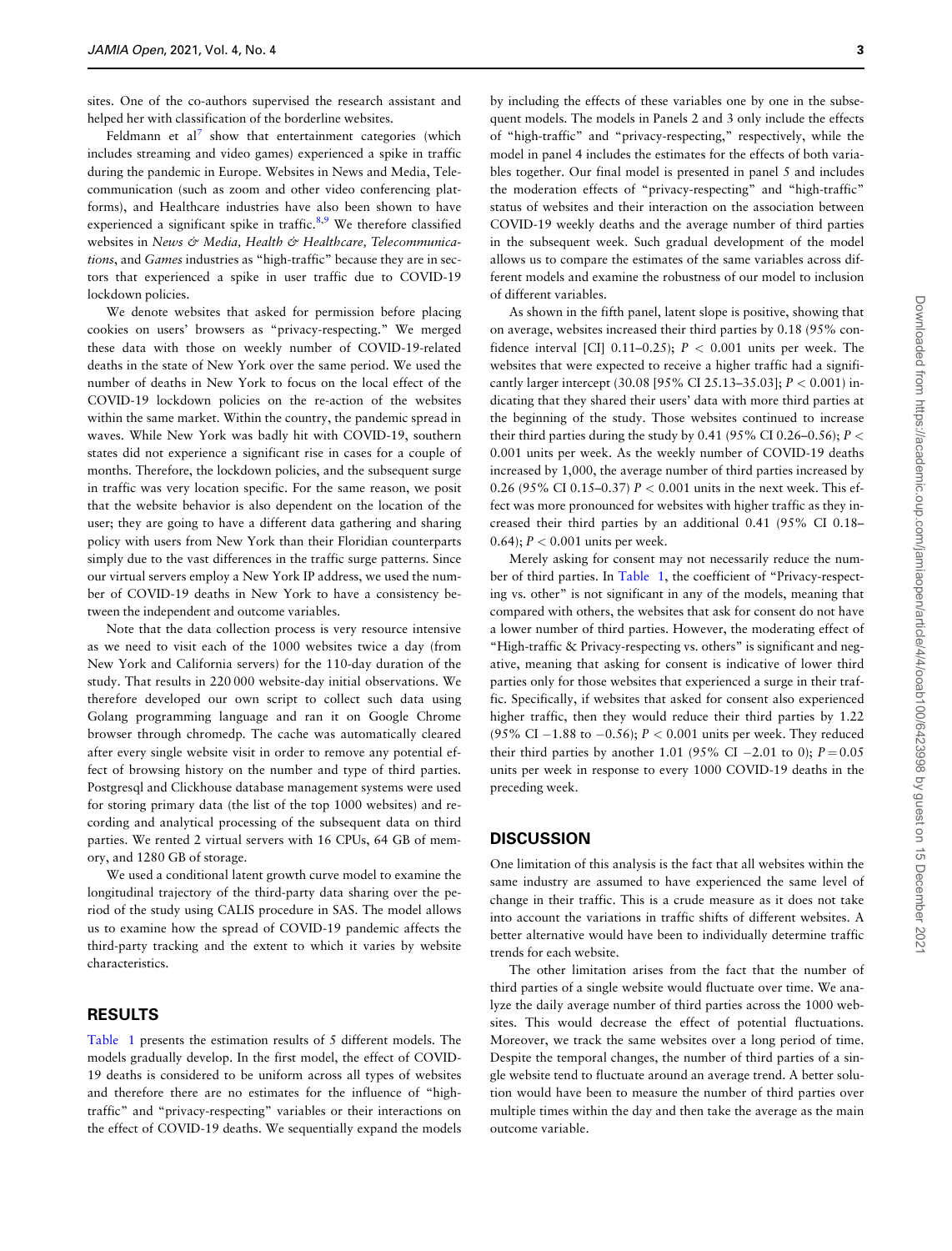<span id="page-3-0"></span>

|                                                                                          | Panel 1                                |            | Panel 2                                                        |         | Panel 3                                                              |            | Panel 4                                                        |         | Panel 5                                                                  |               |
|------------------------------------------------------------------------------------------|----------------------------------------|------------|----------------------------------------------------------------|---------|----------------------------------------------------------------------|------------|----------------------------------------------------------------|---------|--------------------------------------------------------------------------|---------------|
| Coefficient                                                                              | Estimate (95% CI)                      | P-value    | Estimate (95% CI)                                              | P-value | Estimate (95% CI)                                                    | $P$ -value | Estimate (95% CI)                                              | P-value | Estimate (95% CI)                                                        | P-value       |
| Latent intercept<br>Main effect                                                          | $(18.04 \text{ to } 22.61)$<br>20.33   | $<\!0.001$ | 20.19                                                          | < 0.001 | 20.33                                                                | 0.001      | 20.19                                                          | < 0.001 | 20.17                                                                    | < 0.001       |
| High-traffic vs. other                                                                   | $(24.41$ to 34.28)<br>29.34            | < 0.001    | 1.03 to 34.93<br>$(17.9 \text{ to } 22.48)$<br>29.98<br>(25)   | < 0.001 | $(18.04 \text{ to } 22.61)$<br>$(24.41$ to 34.28)<br>29.34           | < 0.001    | $(17.91$ to $22.48$<br>$(25.03 \text{ to } 34.93)$<br>29.98    | < 0.001 | $(17.89 \text{ to } 22.46)$<br>$(25.13 \text{ to } 35.03)$<br>30.08      | < 0.001       |
| Privacy-respecting vs.<br>other                                                          | $(-8.04 \text{ to } 9.16)$<br>0.56     | 0.898      | $(-8.04 \text{ to } 9.16)$<br>0.56                             | 0.898   | $(-8.11 \text{ to } 9.14)$<br>0.51                                   | 0.907      | $(-8.07 \text{ to } 9.18)$<br>0.55                             | 0.9     | $(-7.8 \text{ to } 9.46)$<br>0.83                                        | 0.85          |
| High-traffic and pri-<br>vacy-respecting vs.<br>other                                    | $(-14.74$ to $28.5)$<br>6.88           | 0.533      | $(-14.74$ to<br>28.51)<br>6.88                                 | 0.533   | $(-14.74 \text{ to } 28.5)$<br>6.88                                  | 0.533      | $(-14.74 \text{ to } 28.51)$<br>6.88                           | 0.533   | $(-16.6 \text{ to } 26.79)$<br>$\overline{5}$ .                          | 0.645         |
| Main effect<br>Latent slope                                                              | $(0.14 \text{ to } 0.27)$<br>0.21      | < 0.001    | (0.11 to 0.25)<br>0.18                                         | < 0.001 | $(0.14 \text{ to } 0.27)$<br>0.21                                    | 0.001      | (0.11 to 0.25)<br>0.18                                         | < 0.001 | (0.11 to 0.25)<br>0.18                                                   | < 0.001       |
| High-traffic vs. other                                                                   | $(0.15 \text{ to } 0.42)$<br>0.29      | < 0.001    | $(0.24 \text{ to } 0.54)$<br>0.39                              | < 0.001 | $(0.15 \text{ to } 0.42)$<br>0.29                                    | 0.001      | $(0.24 \text{ to } 0.54)$<br>0.39                              | 0.001   | $(0.26 \text{ to } 0.56)$<br>0.41                                        | 0.001         |
| Privacy-respecting vs.                                                                   | $(-0.11 \text{ to } 0.36)$<br>0.13     | 0.285      | $(-0.11 \text{ to } 0.36)$<br>0.13                             | 0.285   | 0.12                                                                 | 0.362      | $(-0.13 \text{ to } 0.39)$<br>0.13                             | 0.337   | 0.17                                                                     | 0.197         |
| High-traffic and pri-<br>vacy-respecting vs.<br>COVID-19 deaths<br>other<br>other        | $(-1.52 \text{ to } -0.33)$<br>$-0.92$ | 0.002      | $.52 \text{ to } -0.33$<br>$-0.92$<br>$\overline{\phantom{0}}$ | 0.002   | $(-1.52 \text{ to } -0.33)$<br>$(-0.14 \text{ to } 0.38)$<br>$-0.92$ | 0.002      | $(-1.52 \text{ to } -0.33)$<br>$-0.92$                         | 0.002   | $(-1.88 \text{ to } -0.56)$<br>$(-0.09 \text{ to } 0.44)$<br>$-1.22$     | < 0.001       |
| Main effect<br>(in 1000)                                                                 | 0.35                                   | < 0.001    | 0.27                                                           | < 0.001 | 0.35                                                                 | < 0.001    | 0.27                                                           | < 0.001 | 0.26                                                                     | < 0.001       |
| High-traffic vs. other                                                                   | $(0.25 \text{ to } 0.44)$              |            | $(0.17 \text{ to } 0.37)$<br>$(0.14 \text{ to } 0.58)$<br>0.36 | 0.002   | $(0.25 \text{ to } 0.44)$                                            |            | $(0.17 \text{ to } 0.38)$<br>$(0.14 \text{ to } 0.58)$<br>0.36 | 0.002   | $(0.18 \text{ to } 0.64)$<br>$(0.15 \text{ to } 0.37)$<br>0.41           | < 0.001       |
| Privacy-respecting vs.<br>High-traffic and pri-<br>vacy-respecting vs.<br>other<br>other |                                        |            |                                                                |         | $(-0.4 \text{ to } 0.34)$<br>$-0.03$                                 | 0.886      | $(-0.37 \text{ to } 0.36)$<br>$-0.01$                          | 0.974   | $(-0.25 \text{ to } 0.55)$<br>$(-2.01 \text{ to } 0)$<br>$-1.01$<br>0.15 | 0.452<br>0.05 |
| Variance/covariance<br>Latent intercept                                                  | $(773.5 \text{ to } 938.39)$<br>855.94 | < 0.001    | $(773.44 \text{ to}$<br>938.31)<br>855.87                      | < 0.001 | $(773.5 \text{ to } 938.39)$<br>855.94                               | < 0.001    | $(773.44 \text{ to } 938.31)$<br>855.87                        | < 0.001 | $(773.42 \text{ to } 938.28)$<br>855.85                                  | < 0.001       |
| Latent slope                                                                             | $(0.6 \text{ to } 0.76)$<br>$0.68\,$   | < 0.001    | $(0.6 \text{ to } 0.76)$<br>0.68                               | < 0.001 | $(0.6 \text{ to } 0.76)$<br>$0.68\,$                                 | < 0.001    | $(0.6 \text{ to } 0.76)$<br>0.68                               | < 0.001 | $(0.6 \text{ to } 0.75)$<br>0.68                                         | 0.001         |
| Intercept and slope                                                                      | $(-0.03 \text{ to } 3.53)$<br>1.75     | 0.054      | $(-0.04 \text{ to } 3.52)$<br>$1.74$                           | 0.055   | $(-0.03 \text{ to } 3.53)$<br>1.75                                   | 0.054      | $(-0.04 \text{ to } 3.52)$<br>1.74                             | 0.055   | $(-0.04 \text{ to } 3.51)$<br>1.73                                       | 0.056         |
| Residuals<br>$e1 - e21$                                                                  | $(54.32 \text{ to } 56.76)$<br>55.54   | < 0.001    | $.32 \text{ to } 56.76$<br>55.54<br>(54)                       | < 0.001 | $(54.32 \text{ to } 56.76)$<br>55.54                                 | < 0.001    | $(54.32 \text{ to } 56.76)$<br>55.54                           | < 0.001 | $(54.32 \text{ to } 56.76)$<br>55.54                                     | < 0.001       |
|                                                                                          |                                        |            |                                                                |         |                                                                      |            |                                                                |         |                                                                          | (continued)   |

Table 1. Parameter estimates of the latent growth curve in third-party tracking among the top US websites Table 1. Parameter estimates of the latent growth curve in third-party tracking among the top US websites

Downloaded from https://academic.oup.com/jamiaopen/article/4/4/ooab100/6423998 by guest on 15 December 2021 Downloaded from https://academic.oup.com/jamiaopen/article/4/4/ooab100/6423998 by guest on 15 December 2021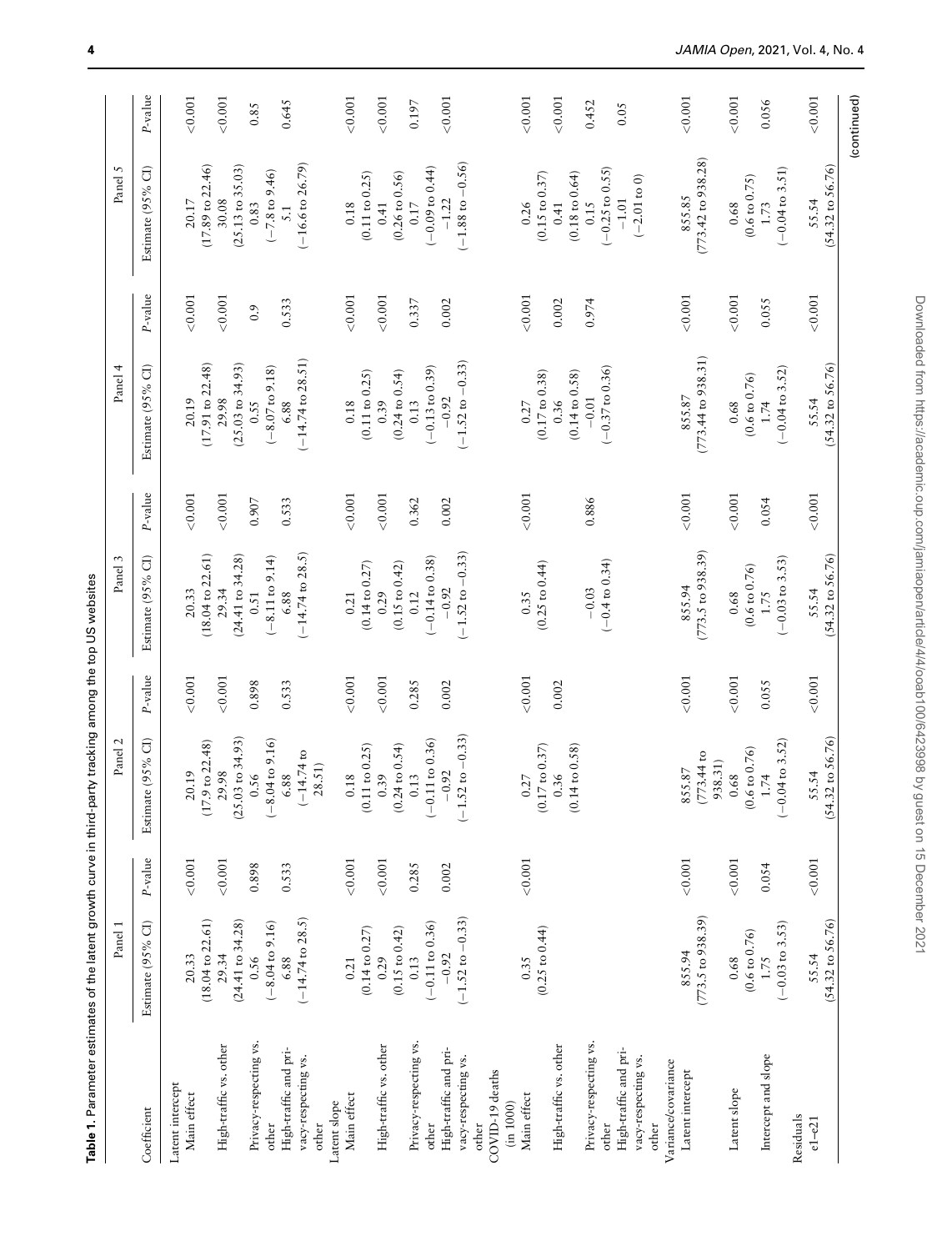| z<br>и |  |
|--------|--|
| ۷      |  |
|        |  |

|                                         | Panel 1                      | Panel 2           |         | Panel 3            |         | Panel 4            |         | Panel 5           |            |
|-----------------------------------------|------------------------------|-------------------|---------|--------------------|---------|--------------------|---------|-------------------|------------|
| Coefficient                             | Estimate (95% CI) $P$ -value | Estimate (95% CI) | P-value | Estimate (95% CI)  | P-value | Estimate (95% CI)  | P-value | Estimate (95% CI) | $P$ -value |
| FIT summary                             |                              |                   |         |                    |         |                    |         |                   |            |
| Chi-square                              | 18686.80                     | 18610.16          |         | 18620.07           |         | 18610.15           |         | 18606.30          |            |
| Chi-square DF                           | 301                          | 298               |         |                    |         |                    |         | 296               |            |
| $Pr$ > Chi-square                       | < 0.001                      | < 0.001           |         | $298$<br>$< 0.001$ |         | $297$<br>$< 0.001$ |         | $<\!0.001$        |            |
| Standardized RMR                        | 0.11                         | 0.11              |         | 0.10               |         | 0.10               |         | 0.10              |            |
| (SRMR)                                  |                              |                   |         |                    |         |                    |         |                   |            |
| Goodness of fit index                   | 0.34                         | 0.34              |         | 0.34               |         | 0.34               |         | 0.34              |            |
| (GF1)                                   |                              |                   |         |                    |         |                    |         |                   |            |
| RMSEA estimate                          | 0.26                         | 0.26              |         | 0.26               |         | 0.26               |         | 0.26              |            |
| Akaike Information                      | 18732.80                     | 18662.16          |         | 18672.07           |         | 18664.15           |         | 18662.31          |            |
| Criterion                               |                              |                   |         |                    |         |                    |         |                   |            |
| Schwarz Bayesian                        | 18842.81                     | 18786.52          |         | 18796.44           |         | 18793.30           |         | 18796.24          |            |
| Criterion                               |                              |                   |         |                    |         |                    |         |                   |            |
| Bentler Comparative<br>Fit Index        | 0.73                         | 0.73              |         | 0.73               |         | 0.73               |         | 0.73              |            |
| Bentler-Bonett non-<br>normed index     | 0.75                         | 0.75              |         | 0.75               |         | 0.75               |         | 0.75              |            |
| Bollen normed index<br>Rho <sub>1</sub> | 0.75                         | 0.75              |         | 0.75               |         | 0.75               |         | 0.75              |            |
|                                         |                              |                   |         |                    |         |                    |         |                   |            |

Note: The main results with interaction terms are provided in Panel 5 which includes moderation effects of "privacy-respecting" and "high-traffic" status of websites and their interaction on the association between COVID-1 Note: The main results with interaction terms are provided in Panel 5 which includes moderation effects of "privacy-respecting" and "high-traffic" status of websites and their interaction on the association between COVID-19 weekly deaths and the average number of third parties in the subsequent week. In Panels 1 to 4, the parameter estimates are consistent in their sign and significance across various configurations of the model, indicating its robustness. cating its robustness.

We removed 117 websites from the sample because either they were adult websites, or we could not collect data on their third parties for the period of the study. We removed 117 websites from the sample because either they were adult websites, or we could not collect data on their third parties for the period of the study.